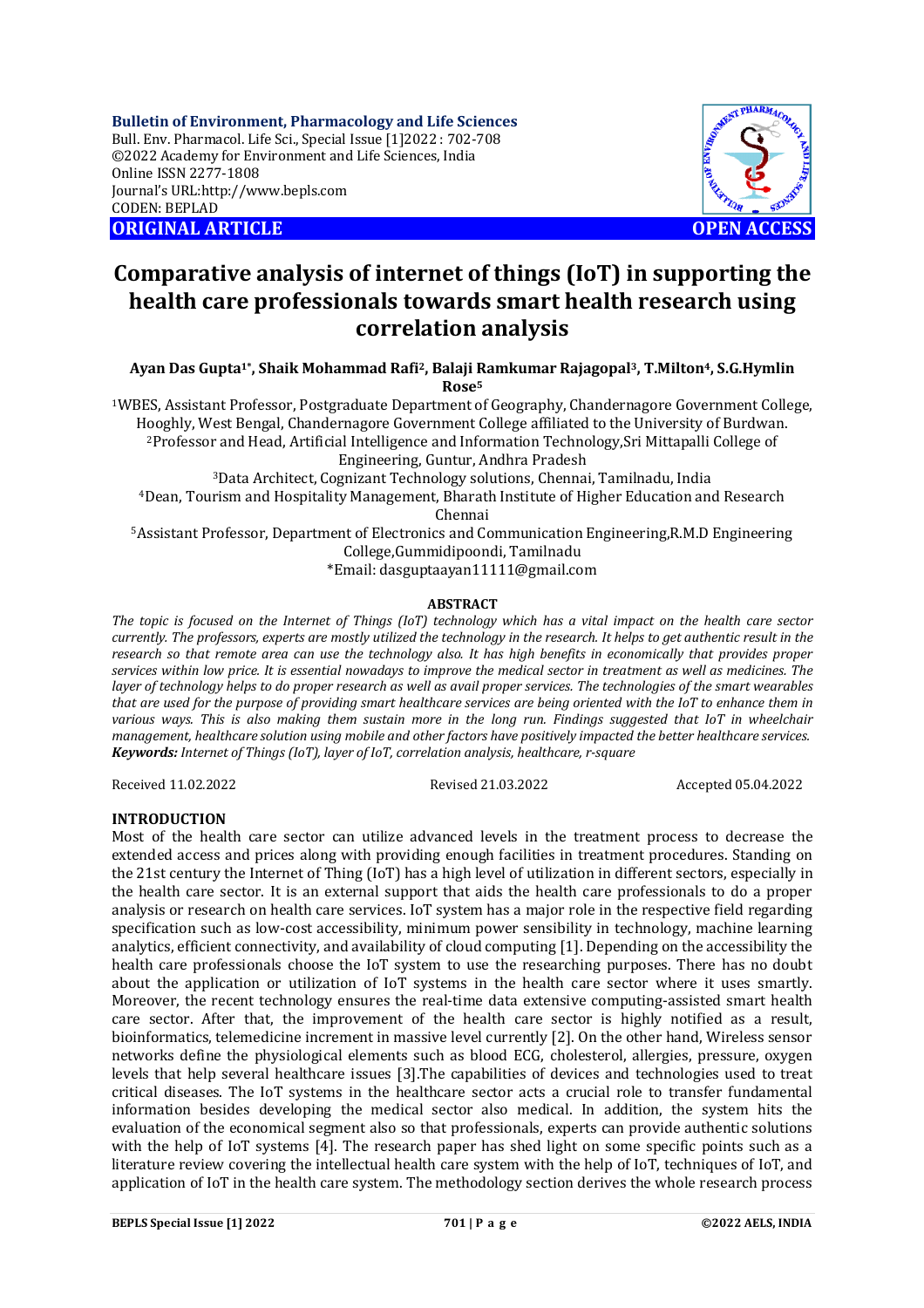briefly along with a proper analysis with the data of SPSS provided here. Furthermore, depending on the data the research paper can discuss the whole outcomes of SPSS analysis in the section that is clearly visible in a further section.Smart health care portrays the information of technology with the help of the Internet of Things in the health care sector to prevent the complexity of physical and mental health. Smart health care systems involve some smart technology as well as smart equipment to get quick solutions or results in the medical or health care field [5]. Therefore, the IoT utilization is increased currently to reduce the burden of the health care system also improve the treatment quality with minimum budget.



**Figure 1. IoT based Healthcare** 

The technology helps to manage the sensor devices to get the proper solution that aids in the progress of the medical treatment. The technology supports the experts, professors to operate the process along with laboratory practices and the research of the health care sector [6]. On another side, the remote area has got more opportunities or supports due to the use of IoT in the health care sector. The major part of the technology provides complex security so it is helpful to the research where the body sensor network of IoT has enough roles to support the health care sector[7].

The Internet of Things has a massive population current day that also impact the research process in the medical sector. The different kinds of layers can help the health care sector in the research so that the expert and professors can get an authentic result and increase the growth of the medical sector [8]. The population of the technology is developed currently for providing authentic sources which are very effective also in the health care sector. Communication technology, sensor networks, data visualization, processing, and cloud computing are the major sectors that boost up the technology. Both features have a different role in perfecting or particular the system.



# **Figure 2. The Layer of Internet of Things**

Depending on the above figure, it categorizes the five-layer (figure 2) of the IoT system that both have a separate role to populate the technology especially the health care sector for research purposes [9]. The sensing layers help to compute the parameters such as body temperature, heart bit, blood pressures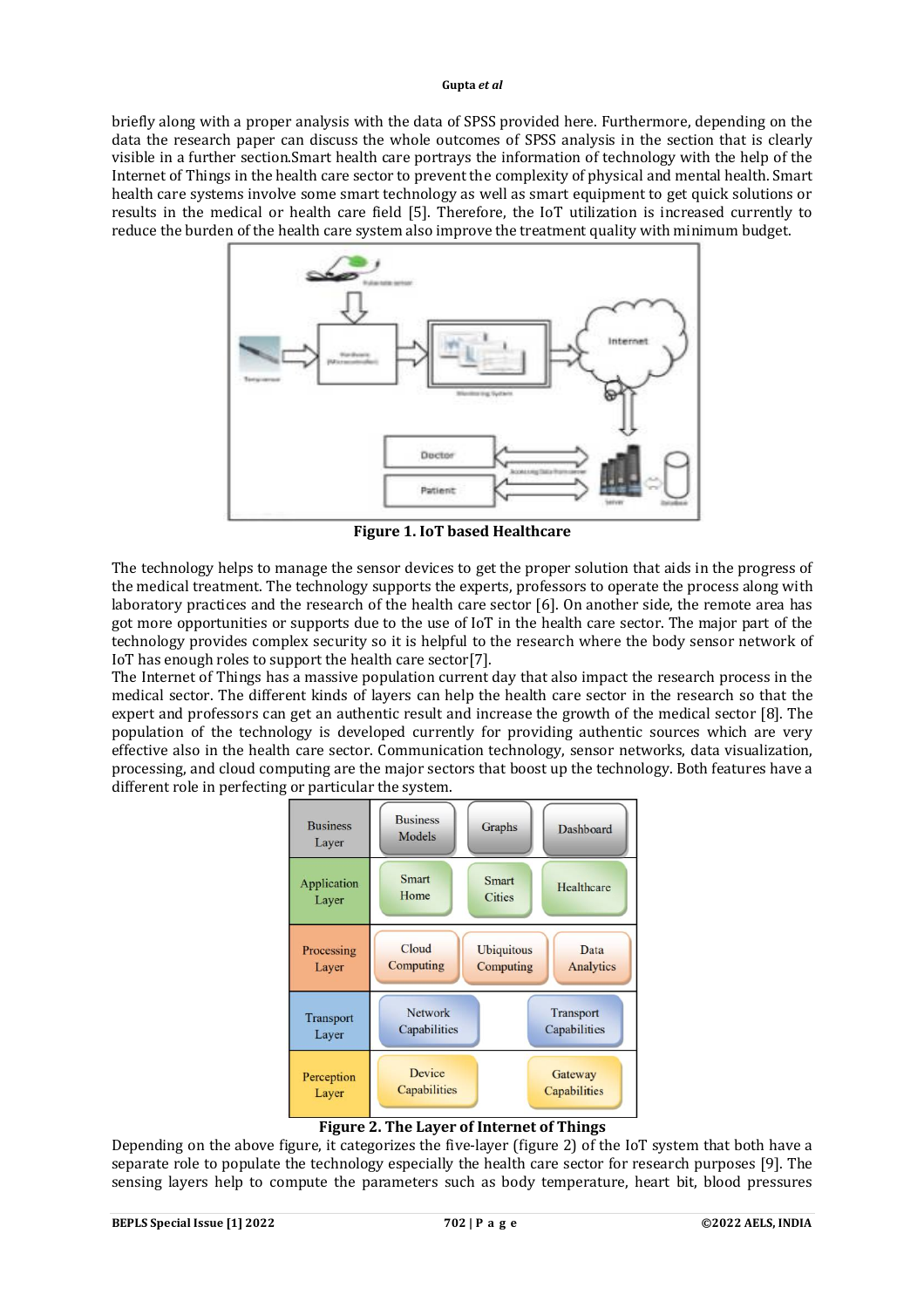including cheap rate [10]. Sending helps to measure the collected data via several internet-connected devices to understand the result. Processing helps to process all data and shows the accurate output. With the help of the sorting layer of IoT manages the data following cloud services. Lastly, mining and sorting help to store data and take major decisions based on results that are beneficial for the research also [11]. IoT technology is used in the health care sector on a massive level to develop all processes in a massive level. The technology helps the expert to get proper outcomes after doing any research. The health care sector is always looking for new approaches to progress the entire research process. That purposes over IoT technology serves the industry with effective features and avails to gain lots of benefits from different sides especially, the health care sector [12]. The quality of treatment, procedures off treatment are improved with the application of the technology where the economical efforts are minimum also [13, 14].



**Figure 3: IoT in health care system**





The other major part is to achieve authentic data that is essential for any type of research also moreover, it learns self-management in a better way [15]. Furthermore, it is a smart way that helps to achieve a proper solution that is effective in the research process also [16]. The technology supports more in health care however, it arises some critical consequence that faces experts while researching any important topic. Security complexity is a major concern that sometimes serves wrong information that hampers the whole process also [17].

# **MATERIAL AND METHODS**

This research is aimed at finding out the importance of the *Internet of Things (IoT)* in aiding healthcare providers in providing smart health to patients or not. For this purpose, 21 different healthcare providers were asked for their opinions about the importance of the IoT in providing smart healthcare to patients Computing with the technology in the health care sector there has a lot of benefits to using some specific methods for researching [18]. Before starting the research the researcher needs to follow some appropriate methods and understand the values critically. At the initial level, the researcher needs to know the system of literature review after that apply the methods in the section for researching purposes. The research methods try to extract data based on the information discusses in the previous section. The collected documents can implement for reviewing purposes and the result of the literature review can apply for continuing the research methods. Some of the health care providers who provide the smart health systems to the patients agreed about the necessity of the IoT in providing smart health to the patients. On the other hand, some of them opined that the IoT does not provide much importance in the aspect of providing patients with smart health. The participants who agreed on the importance of IoT for providing smart health to the patients also pointed out some importance of the IoT in the development of smart health [19]. On the other hand, who opposed the requirement of the IoT in providing smart health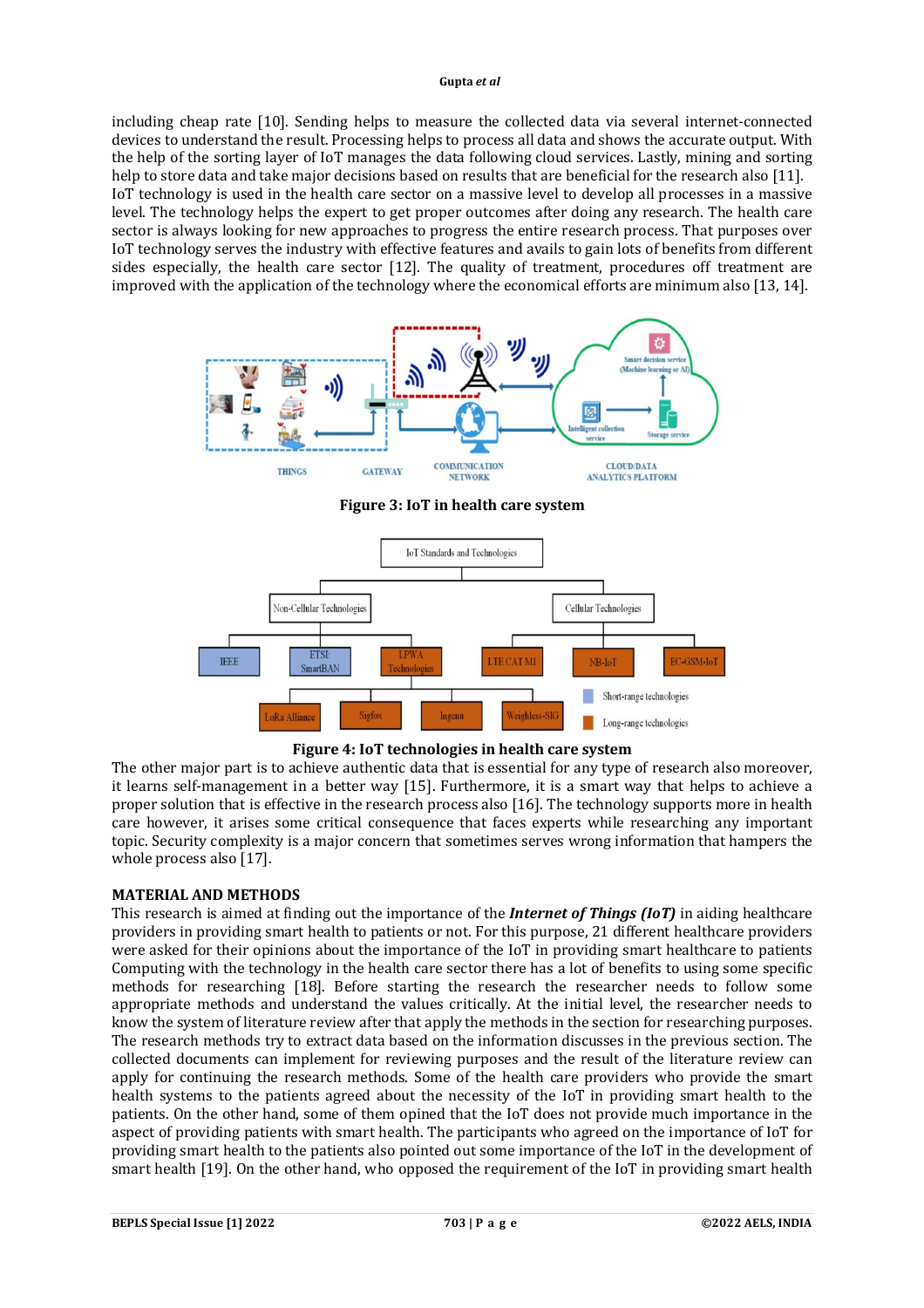to the patients expressed a rather stationary approach of smart healthcare systems with stationary devices.

There are different types of devices that have been developed for the purpose of providing smart health to patients. Such as smart watches, other smart wearable, mobile devices connected with smart healthcare devices, and many more that enable the users with the smart healthcare system to the patients[20]. The opinions that have been gathered from the individuals have been gathered from participants of both genders. The respondents have provided their responses in terms of strongly agree to strongly disagree (1=Strongly Disagree; 5=Strongly Agree). These opinions, after recording are filtered for any missing data or wrong inputs. The filtering process is done to remove any incorrectness present in the data that have been collected. Then the data have been processed in the IBM SPSS software version 26 (2022) using different types of techniques of analysis (Correlation, Regression and Dot Plot). The results of each of the analysis procedures have been carefully recorded. The analysis and discussion with regard to the collected pieces of information will provide the idea about the preference of the IoT in providing smart health to the patients [6]. This is important to analyse as the importance of smart health as well as IoT around the world is increasing at a rapid rate. Understanding the relationship between the IoT and smart health will provide many futures and present healthcare providers to provide precise smart healthcare services to their patients. Moreover, as smart health care is also provided to older people in many cases thus this knowledge would enhance the smart healthcare system to another level. The results of the SPSS analysis are if with any kind of statistical significance then the variance of the factors over time will be confirmed also [21]. The significance level of  $p<0.05$  has been considered strongly significant. In case of correlation analysis, the value closer to +1 or -1 has been considered strongly correlated.

# **ANALYSIS AND INTERPRETATION**

The importance of IoT is analysed here for that reason to provide some process that helps to perform adequately in the smart health care sector. Around 21 participants can participate in the whole process individually to get a proper result. The participants are asked different questions and their answers to the same questions have been recorded. Depending on the answers of the healthcare providers some graphs have been provided for being able for understanding the effect of IoT on providing smart health by the healthcare providers. The residual output is provided for showing all 21 participants for doing analysis. **Regression Analysis:**

Here the better health services are dependent variables and are attached with the independent variables as, Cluster Condition application, single condition application, rehabilitation system, healthcare solution using a smartphone, and wheelchair management.

| Variables Entered/Removed <sup>a</sup>        |                                                                       |           |        |  |  |
|-----------------------------------------------|-----------------------------------------------------------------------|-----------|--------|--|--|
| Model                                         | Variables Entered                                                     | Variables | Method |  |  |
|                                               |                                                                       | Removed   |        |  |  |
|                                               | Wheelchair management, Rehabilitation System, Single Condition        |           | Enter  |  |  |
|                                               | application, Healthcare solutions using smartphone, Cluster Condition |           |        |  |  |
|                                               | applicationb                                                          |           |        |  |  |
| a. Dependent Variable: Better health services |                                                                       |           |        |  |  |
| b. All requested variables entered.           |                                                                       |           |        |  |  |

# **TABLE 1. VARIABLES ENTERED**

## TABLE 2. MODEL SUMMARY CONSISTS OF R, R SOUARE VALUE

| Model Summarvb                                                                                                    |       |          |                          |                            |  |  |
|-------------------------------------------------------------------------------------------------------------------|-------|----------|--------------------------|----------------------------|--|--|
| Model                                                                                                             |       | R Square | <b>Adjusted R Square</b> | Std. Error of the Estimate |  |  |
|                                                                                                                   | .807a | .652     | .536                     | .995                       |  |  |
| a. Predictors: (Constant), Wheelchair management, Rehabilitation System, Single Condition application, Healthcare |       |          |                          |                            |  |  |
| solutions using smartphone, Cluster Condition application                                                         |       |          |                          |                            |  |  |
| b. Dependent Variable: Better health services                                                                     |       |          |                          |                            |  |  |

# TABLE 3. ANOVA OUTPUT

| <b>ANOVA</b> <sup>a</sup>                                                                                         |            |                |    |             |       |       |
|-------------------------------------------------------------------------------------------------------------------|------------|----------------|----|-------------|-------|-------|
| Model                                                                                                             |            | Sum of Squares | df | Mean Square |       | Sig.  |
|                                                                                                                   | Regression | 27.820         |    | 5.564       | 5.622 | .004b |
|                                                                                                                   | Residual   | 14.846         | 15 | .990        |       |       |
|                                                                                                                   | Total      | 42.667         | 20 |             |       |       |
| a. Dependent Variable: Better health services                                                                     |            |                |    |             |       |       |
| b. Predictors: (Constant), Wheelchair management, Rehabilitation System, Single Condition application, Healthcare |            |                |    |             |       |       |
| solutions using smartphone, Cluster Condition application                                                         |            |                |    |             |       |       |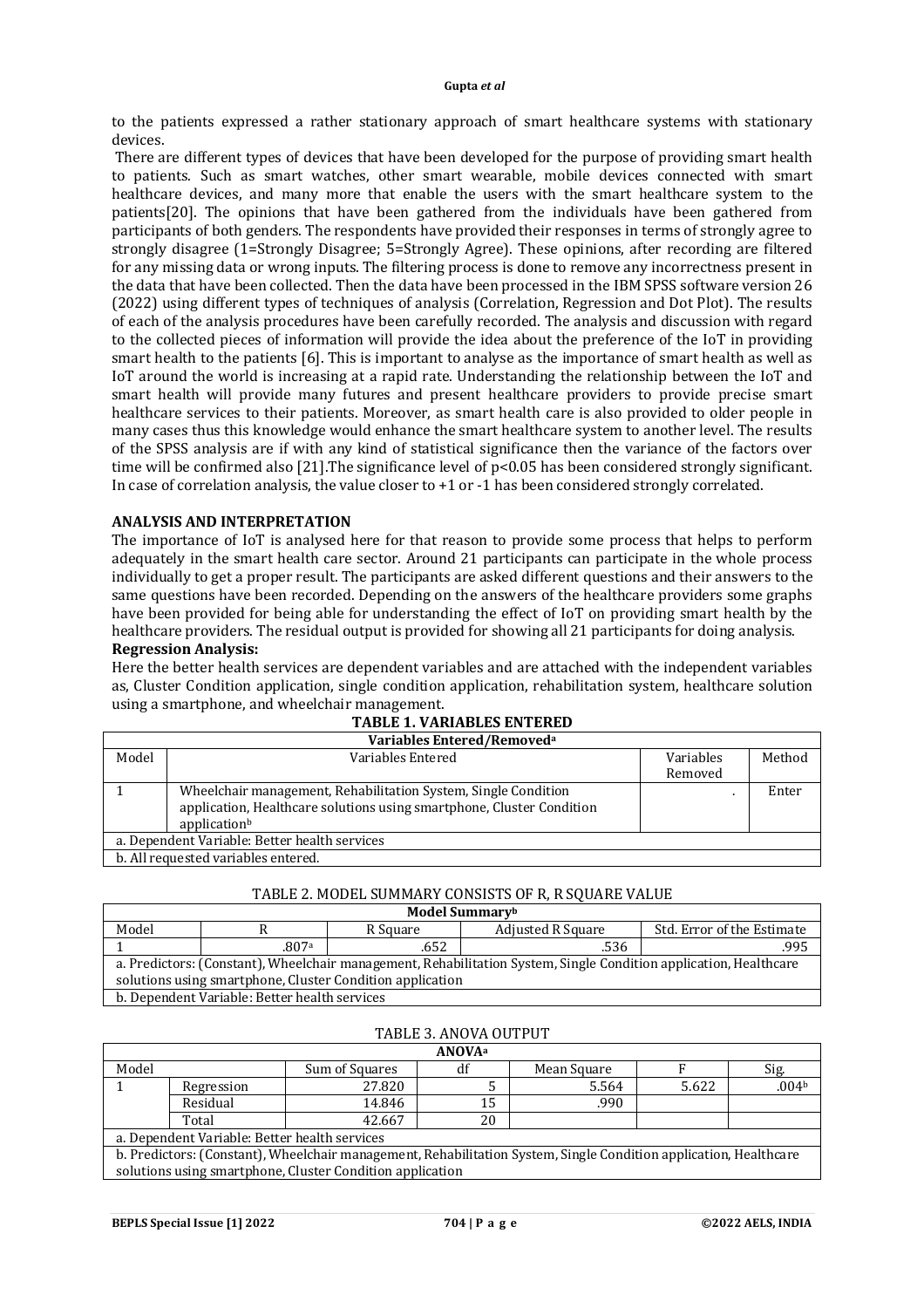





The regression analysis outputs have been shown in the table 1-3 where the R square and ANOVA tables have been considered. The R square value is highly variable which cannot be explained through this method (table 2). R square=65% which suggests that, there is a 65% chance the data will be variable which cannot be explained through this diagram and analysis (figure 5 as well). Therefore, the researcher has considered other values as well. When ANOVA table has been observed, it was observed that p value is 0.004 which suggests  $p<0.05$  (table 3). Therefore, the whole relation between the independent and dependant variables are statistically significant. When the predictors are considered independent variable, satisfaction in overall health care services is strongly correlated [22]. Studies suggest that a F value above 3.95 is considered significance where the null hypothesis is rejected. The ANOVA table shows, F value is 5.622 and thus, null hypothesis is rejected. The null hypothesis is, no relationship is present between the dependent and independent variables. Therefore, IoT in Wheelchair management, Rehabilitation System, Single Condition application, Healthcare solutions using smartphone and Cluster Condition application have strongly impacted the healthcare services.

## **Correlation Analysis:**

TABLE 4. CORRELATION ANALYSIS OUTPUT SHOWS PEARSON CORRELATION AND SIGNIFICANCE

VALUE

| Correlation                           | Better health services |          |
|---------------------------------------|------------------------|----------|
| Better health services                | Pearson Correlation    | 1        |
|                                       | Sig. (2-tailed)        |          |
|                                       | N                      | 21       |
| Cluster Condition application         | Pearson Correlation    | $.755**$ |
|                                       | Sig. (2-tailed)        | .000     |
|                                       | N                      | 21       |
| Single Condition application          | Pearson Correlation    | $.592**$ |
|                                       | Sig. (2-tailed)        | .005     |
|                                       | N                      | 21       |
| Rehabilitation System                 | Pearson Correlation    | $.683**$ |
|                                       | Sig. (2-tailed)        | .001     |
|                                       | N                      | 21       |
| Healthcare solutions using smartphone | Pearson Correlation    | $.688**$ |
|                                       | Sig. (2-tailed)        | .001     |
|                                       | N                      | 21       |
| Wheelchair management                 | Pearson Correlation    | $.606**$ |
|                                       | Sig. (2-tailed)        | .004     |
|                                       | N                      | 21       |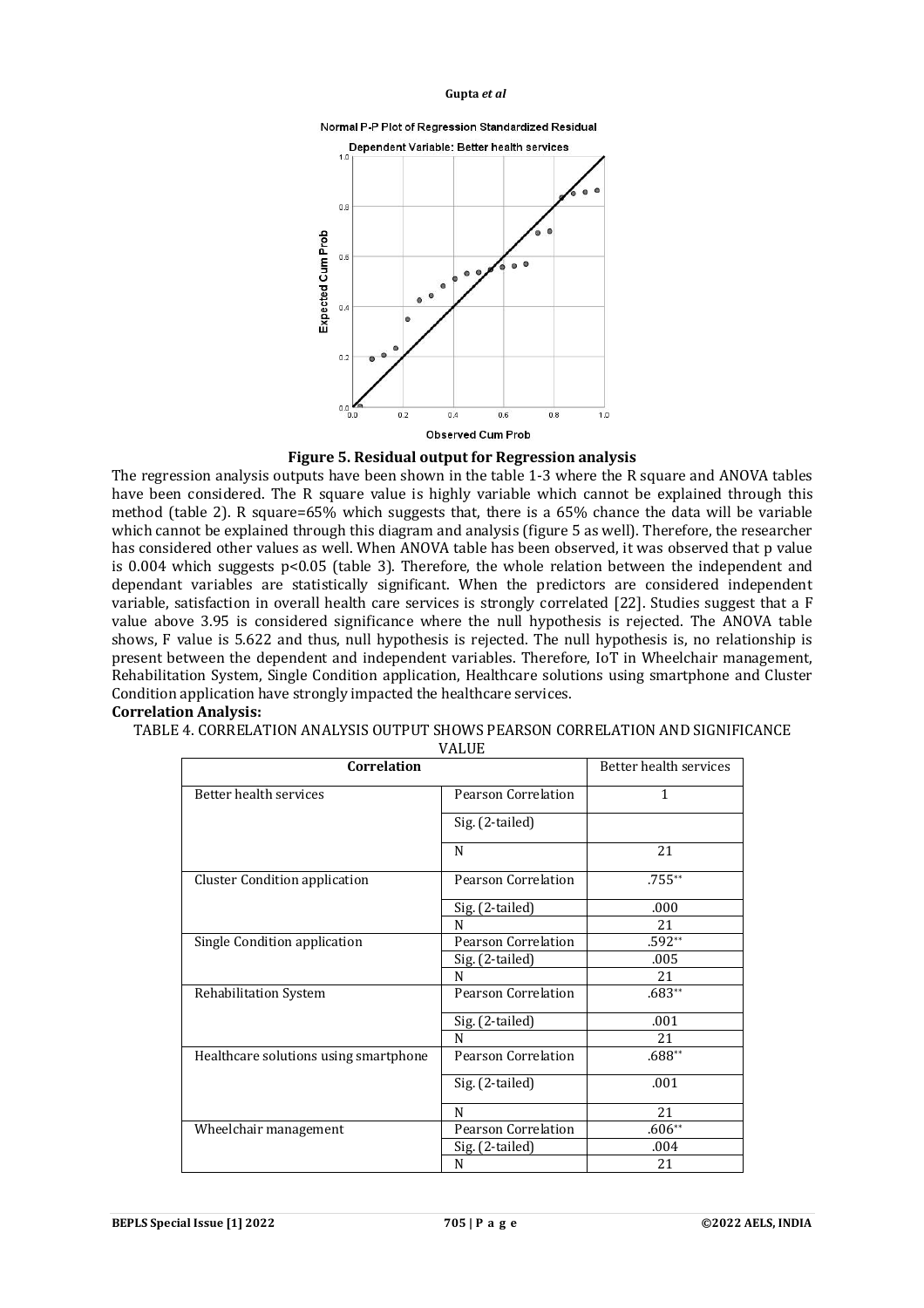Depending on the above table 4, the Pearson correlation is shown between Cluster condition and better health services is +0.755 which indicates they are 75% correlated with each other. It suggests, cluster condition application improves the healthcare services. Based on the variable of Health practices has been dependent on the independent variable Cluster Condition application. On another side, the correlation is visible between Single condition application and better health services is 0.592,which defines, better health service is 59% dependent on the single condition application. Therefore, it means the independent values are more so that the better health services are dependent on cluster condition application [23]. Similarly, the correlation is visible between the Rehabilitation system and better health services are 0.683 that defines the values are correlated in here by 68%. This defines, the rehabilitation system using IoT positively impacts the healthcare service by 68%. Usually, the positive Pearson Correlation value indicates positive impact on the healthcare services. Therefore, it means the independent values are more so that the better health services are dependent on cluster condition application in that case. The better health services value of health care solution system is 0.688. This suggests that, using smartphone for providing healthcare solution has positively impacted the healthcare services. The respondents believe, smartphone use for healthcare solutions help to improve the healthcare solution. Finally, the better health services of wheelchair management are 0.606which suggest, IoT in wheelchair management helps to provide better healthcare services by 60%. Moreover, the p value in every case is less than 0.05 ( $p<0.05$ ) which suggests a strong relationship is present between the dependent and independent variables [24].

# **DISCUSSION**

The main intention of the Internet of Things (IoT) improvement and increase the utilization in the health care sector at a massive level especially the searching purposes. As per the analysis of IoT it clearly visible the better connection between the better health care services and the cluster condition application. Therefore, the variables of the research are cluster condition application, Single condition application, Rehabilitation system, Healthcare solution system, and Wheelchair management system. Furthermore, after doing the analysis it clearly shows the authentic relation or dependency among the better health care services and cluster care conditions that refer to the high margin values of the independent variable in an equal portion of all components [25].

The growth of the cluster care condition makes sure the dependency there produces the result as the development of better health care services in the medical sector. This reflects on the growth of the research also which means the progression of the treatment process. Cluster condition application shows 75% impact on the better healthcare service. The single condition application shows the dependency in 59%, the rehabilitation system shows 68% dependency, the health care solution system shows almost 68% dependency and Wheelchair management shows 60% dependency on the health care services for improvement.

The correlation values are increased so that the dependency is increased also and the use of independent values application also uses a lot in the health care sector with the support of the IoT. Therefore, the services are also developed after that its better health care service automatically progressed due to the appropriate values of correlation [26]. Moreover, the application of IoT utilization in a proper way the effects on the health care research section also which is very impressive [27]. The increase of correlation values is clearly noticeable that provides the analysis part where has the importance of the utilization of the independent variable [28]. As a result, the demand and application of the Internet of Things (IoT) in the health care sector are developed day by day so the entire process of treatment is increased gradually. Therefore, the professors, experts are also appreciated along with showing interest in the utilization of the technology at a high level, especially in the health care sector.

The benefit also varies so that the remote area also tries to utilize the technology to get better and expected results in the treatment process. That area can try to use or increase the application of the technology so that the health care sector views a great result with the help of the technology. Moreover, the application of the technology is very simple and expenses less amount including using it in different gadgets [29]. Thereafter, the experts cannot face that much complexity to utilize the technology in the health care sector. Meanwhile, depending on the above data in the analysis section it clearly focuses on the growth of the technology with the help of the components and the independent values. The independent values are very attractive and impact the growth of technology in the health care sector. Besides, it finds hope for a better way of treatment, better research facilities with the support of the technology mainly, the health care sector. In addition, the analysis helps to reach that position where the researcher can say that the growth of the technology and also defines a new horizon for the smart health care sector [30].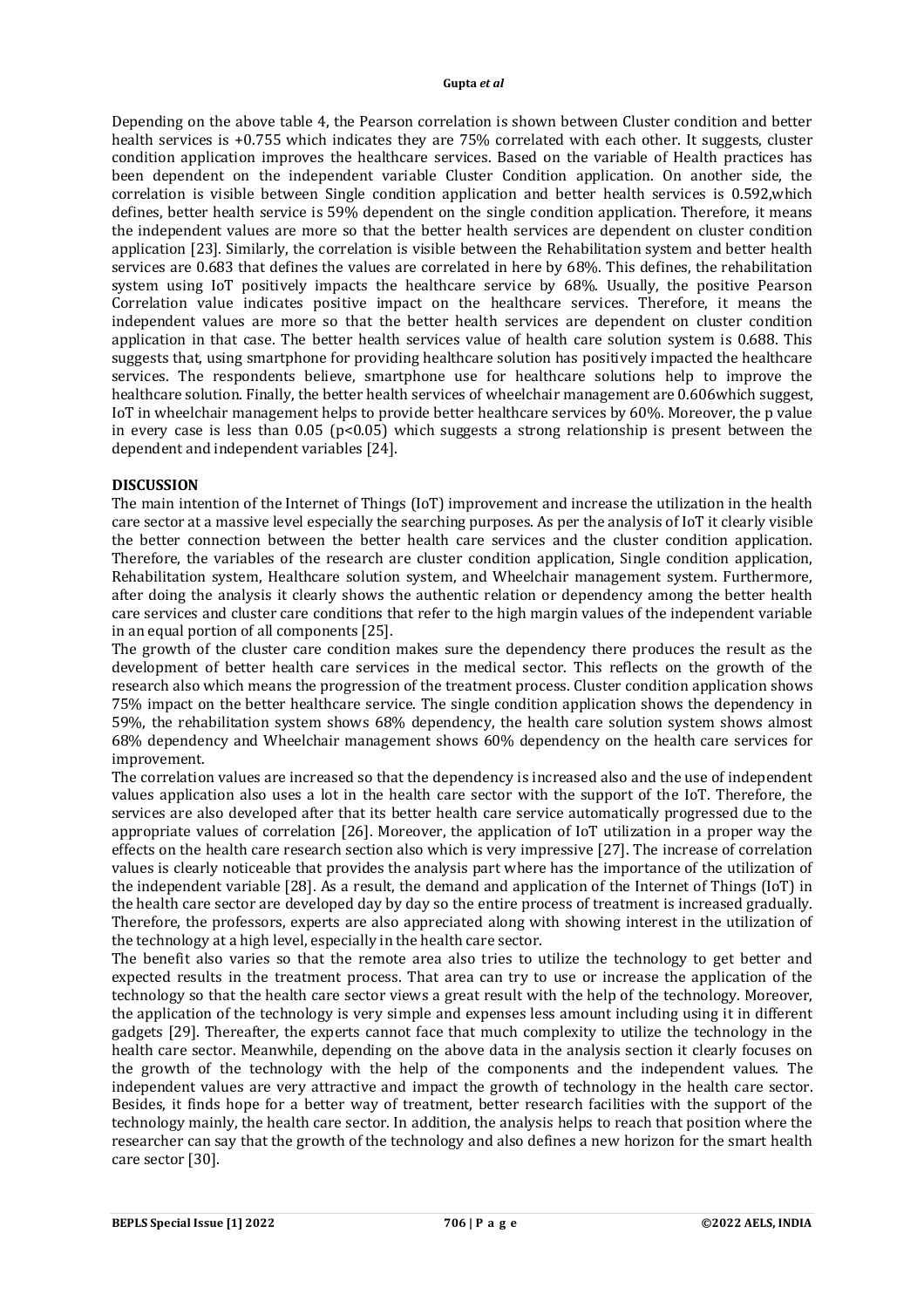# **CONCLUSION**

The assignment concluded by the importance of Internet of Things that has a vital impact on research purposes, especially in the health care sector. The professors can depend on the result of the technology after utilizing it in any research. In the research paper, there has clearly provided a view about the literature review as a result, the authenticity of the technology, application process, popularity is realized. The methodology helps to evaluate the whole process of the research, the SPSS data view the proper analysis depending on the topic. After that, based on the SPSS result a proper discussion is provided here which does the research more authentic, interesting, and successful also. Moreover, the paper produces a proper vision for future research on the topic. The findings suggested, better healthcare services are strongly dependent on the IoT factors.

# **REFERENCES**

- 1. Li, S., Da Xu, L. and Zhao, S., (2018). 5G Internet of Things: A survey. *Journal of Industrial Information Integration*, *10*, pp.1-9.
- 2. Nauman, A., Qadri, Y.A., Amjad, M., Zikria, Y.B., Afzal, M.K. and Kim, S.W., (2020). Multimedia Internet of Things: A comprehensive survey. IEEE Access, 8, pp.8202-8250.
- 3. Kandris, D., Nakas, C., Vomvas, D. and Koulouras, G., (2020). Applications of wireless sensor networks: an up-todate survey. Applied System Innovation, 3(1), p.14.
- 4. Chandy, A., (2019). A review on IOT based medical imaging technology for healthcare applications. Journal of Innovative Image Processing (JIIP), 1(01), pp.51-60.
- 5. Ahmadi, H., Arji, G., Shahmoradi, L., Safdari, R., Nishi, M. and Alizadeh, M., (2019). The application of internet of things in healthcare: a systematic literature review and classification. Universal Access in the Information Society, 18(4), pp.837-869.
- 6. Selvaraj, S. and Sundaravaradhan, S., (2020). Challenges and opportunities in IoT healthcare systems: a systematic review. SN Applied Sciences, 2(1), pp.1-8.
- 7. Mahmud, R., Koch, F.L. and Buyya, R., (2018), January. Cloud-fog interoperability in IoT-enabled healthcare solutions. In Proceedings of the 19th international conference on distributed computing and networking (pp. 1- 10).
- 8. Aoudia, I., Benharzallah, S., Kahloul, L. and Kazar, O., (2020), November. QoS-aware service composition in Fog-IoT computing using multi-population genetic algorithm. In 2020 21st International Arab Conference on Information Technology (ACIT) (pp. 1-9). IEEE.
- 9. Kumar, P.R., Wan, A.T. and Suhaili, W.S.H., (2020). Exploring data security and privacy issues in Internet of Things based on five-layer architecture. International journal of communication networks and information security, 12(1), pp.108-121.
- 10. Basatneh, R., Najafi, B. and Armstrong, D.G., (2018). Health sensors, smart home devices, and the internet of medical things: an opportunity for dramatic improvement in care for the lower extremity complications of diabetes. *Journal of diabetes science and technology*, *12*(3), pp.577-586.
- 11. Du, Z., (2020). Energy analysis of Internet of things data mining algorithm for smart green communication networks. Computer Communications, 152, pp.223-231.
- 12. Carnemolla, P., (2018). Ageing in place and the internet of things–how smart home technologies, the built environment and caregiving intersect. *Visualization in Engineering*, *6*(1), pp.1-16.
- 13. Frikha, T., Chaari, A., Chaabane, F., Cheikhrouhou, O. and Zaguia, A., (2021). Healthcare and fitness data management using the iot-based blockchain platform. Journal of Healthcare Engineering, 2021.
- 14. Alam, M.M., Malik, H., Khan, M.I., Pardy, T., Kuusik, A. and Le Moullec, Y., (2018). A survey on the roles of communication technologies in IoT-based personalized healthcare applications. IEEE Access, 6, pp.36611-36631.
- 15. Fortino, G., Savaglio, C., Palau, C.E., de Puga, J.S., Ganzha, M., Paprzycki, M., Montesinos, M., Liotta, A. and Llop, M., (2018). Towards multi-layer interoperability of heterogeneous IoT platforms: The INTER-IoT approach. In Integration, interconnection, and interoperability of IoT systems (pp. 199-232). Springer, Cham.
- 16. Agbo, C.C., Mahmoud, Q.H. and Eklund, J.M., (2019), June. Blockchain technology in healthcare: a systematic review. In Healthcare (Vol. 7, No. 2, p. 56). Multidisciplinary Digital Publishing Institute.
- 17. Marikyan, D., Papagiannidis, S. and Alamanos, E., (2019). A systematic review of the smart home literature: A user perspective. *Technological Forecasting and Social Change*, *138*, pp.139-154.
- 18. Mohammed, M.N., Desyansah, S.F., Al-Zubaidi, S. and Yusuf, E., (2020), February. An internet of things-based smart homes and healthcare monitoring and management system. In *Journal of Physics: Conference Series* (Vol. 1450, No. 1, p. 012079). IOP Publishing.
- 19. Mutlag, A.A., Abd Ghani, M.K., Arunkumar, N.A., Mohammed, M.A. and Mohd, O., (2019). Enabling technologies for fog computing in healthcare IoT systems. Future Generation Computer Systems, 90, pp.62-78.health care.
- 20. Shafi, S. and Mallinson, D.J., (2021). The potential of smart home technology for improving healthcare: a scoping review and reflexive thematic analysis. *Housing and Society*, pp.1-23.
- 21. Talal, M., Zaidan, A.A., Zaidan, B.B., Albahri, A.S., Alamoodi, A.H., Albahri, O.S., Alsalem, M.A., Lim, C.K., Tan, K.L., Shir, W.L. and Mohammed, K.I., (2019). Smart home-based IoT for real-time and secure remote health monitoring of triage and priority system using body sensors: Multi-driven systematic review. *Journal of medical systems*, *43*(3), p.42.